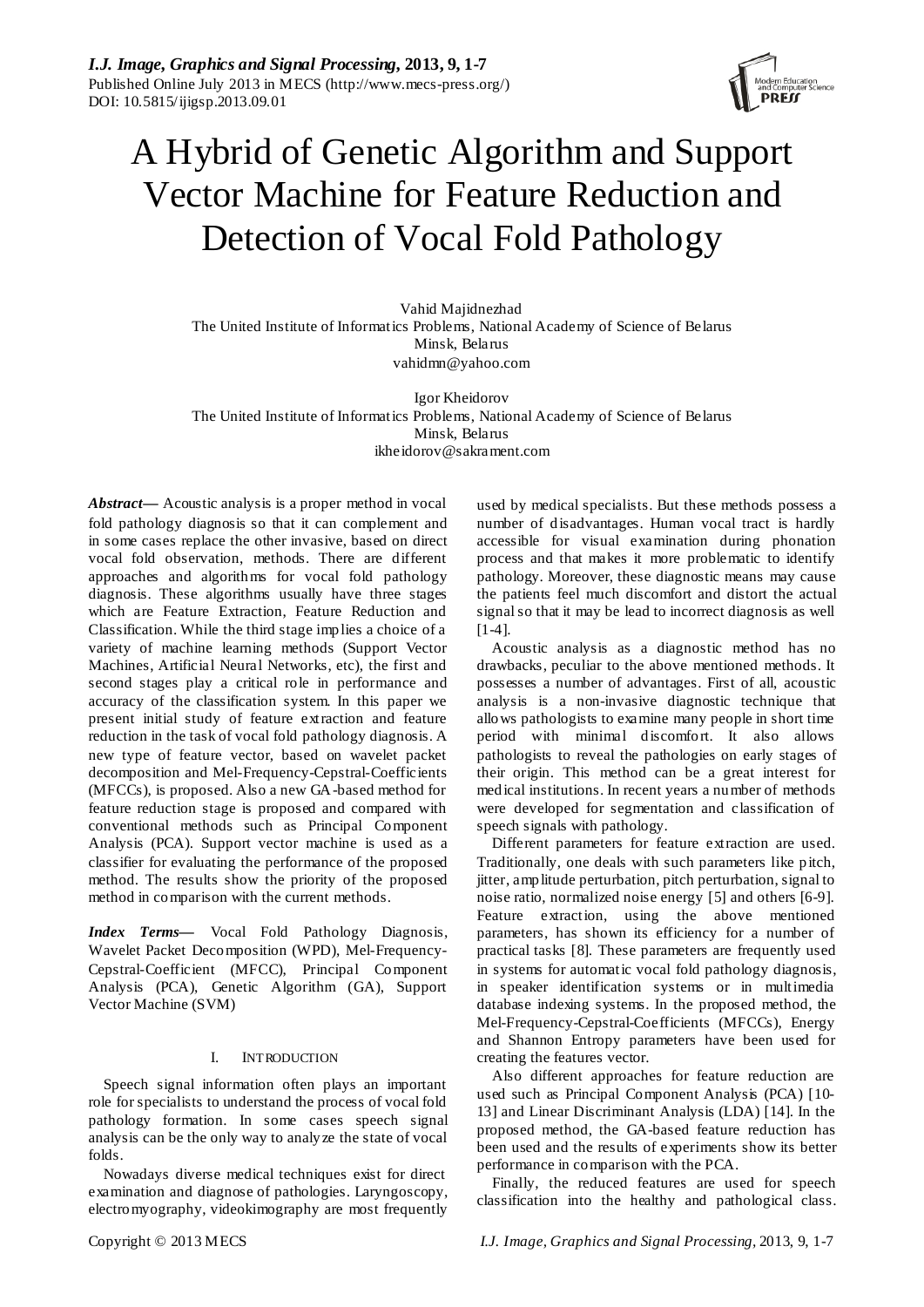Different machine learning methods such as Support Vector Machines [10], Artificial Neural Networks [15], Hidden Markov Model [9], etc can be used as a classifier. In the proposed method, the SVM has been used for the classification purpose. In table I, some pervious methods are summarized.

The rest of the paper is organized as follows. In the section II, the MFCC and WPD as the feature extraction

tools are described. Also the well-known PCA and the proposed GA methods as the feature reduction methods are described. Also, the SVM as the classification tool is described. Experimental results and analysis are summarized in the section III. The section IV concludes the paper.

| TABLE I. | THE SUMMARY OF SOME PERVIOUS WORKS |  |
|----------|------------------------------------|--|
|          |                                    |  |

| Reference | Feature set                          | <b>Feature Reduction Method</b> | Classifier                       |
|-----------|--------------------------------------|---------------------------------|----------------------------------|
| [10]      | 25 Acoustic parameters given by MDVP | <b>PCA</b>                      | Support Vector Machine           |
| [11]      | Spectral perturbation                | <b>PCA</b>                      | K-Means clustering               |
| [12]      | Acoustic feature, noise              | <b>PCA</b>                      | Threshold                        |
| [13]      | Linear prediction coefficients       | <b>PCA</b>                      | K-Nearest Neighbours             |
| [14]      | Mel-frequency-cepstral-coefficients  | I DA                            | Gaussian M ixture Model          |
| [15]      | Spectral                             | $\overline{\phantom{0}}$        | <b>Artificial Neural Network</b> |

#### II. METHODOLOGY

The Block diagram of the proposed method is illustrated in the figure 1. In the first stage, by the use of MFCC and Wavelet Packet Decomposition, feature vector containing 139 features is made. In the second stage, by the use of the proposed GA-based method, the dimension of feature vector is reduced. In the last stage, by the use of Support Vector Machines (SVM), the speech signal classified into two classes: pathological or healthy.



Healthy or Pathological Speech

Figure 1. The scheme of the proposed method

#### *A. Feature Extraction*

As it is shown in the figure 1, first, by the use of [cepstral](http://en.wikipedia.org/wiki/Cepstrum) representation of input signal, 13 Mel-Frequency-Cepstral-Coefficients (MFCC) are extracted. Then the wavelet packet decomposition in 5 levels is applied on the input signal to make the wavelet packet tree. Then, from the nodes of resulting wavelet packet tree, 63 energy features along with 63 Shannon entropy features are extracted. Finally, by the combination of these features, the initial feature vector with the length of 139 features is created.

*Mel-Frequency-Cepstral-Coefficients (MFCCs):* MFCCs are widely used features to characterize a voice signal and can be estimated by using a parametric approach derived from linear prediction coefficients (LPC), or by the non-parametric discrete fast Fourier transform (FFT), which typically encodes more information than the LPC method. The signal is windowed with a Hamming window in the time domain and converted into the frequency domain by FFT, which gives the magnitude of the FFT. Then the FFT data is converted into filter bank outputs and the cosine transform is found to reduce dimensionality. The filter bank is constructed using 13 linearly-spaced filters (133.33Hz between center frequencies,) followed by 27 log-spaced filters (separated by a factor of 1.0711703 in frequency.) Each filter is constructed by combining the amplitude of FFT bin.

The Matlab code to calculate the MFCC features was adapted from the Auditory Toolbox (Malcolm Slaney). The MFCCs are used as features in [14] to classify the speech into pathology and healthy class. The MFCC information has been reduced by averaging the sample's value of each coefficient.

*Wavelet Packet Decomposition (WPD):* Recently, wavelet packets (WPs) have been widely used by many researchers to analyze voice and speech signals. There are many out-standing properties of wavelet packets which encourage researchers to employ them in widespread fields.

The most important, multi resolution property of WPs is helpful in voice signal synthesis [16-17]. The hierarchical WP transform uses a family of wavelet functions and their associated scaling functions to decompose the original signal into subsequent sub-bands. The decomposition process is recursively applied to both the low and high frequency sub-bands to generate the next level of the hierarchy. WPs can be described by the following collection of basic functions:

$$
W_{2n}(2^{p-1}x-1) = \sqrt{2^{1-p}} \sum_{m} h(m-2l) \sqrt{2^p} W_n(2^p x-m) \quad (1)
$$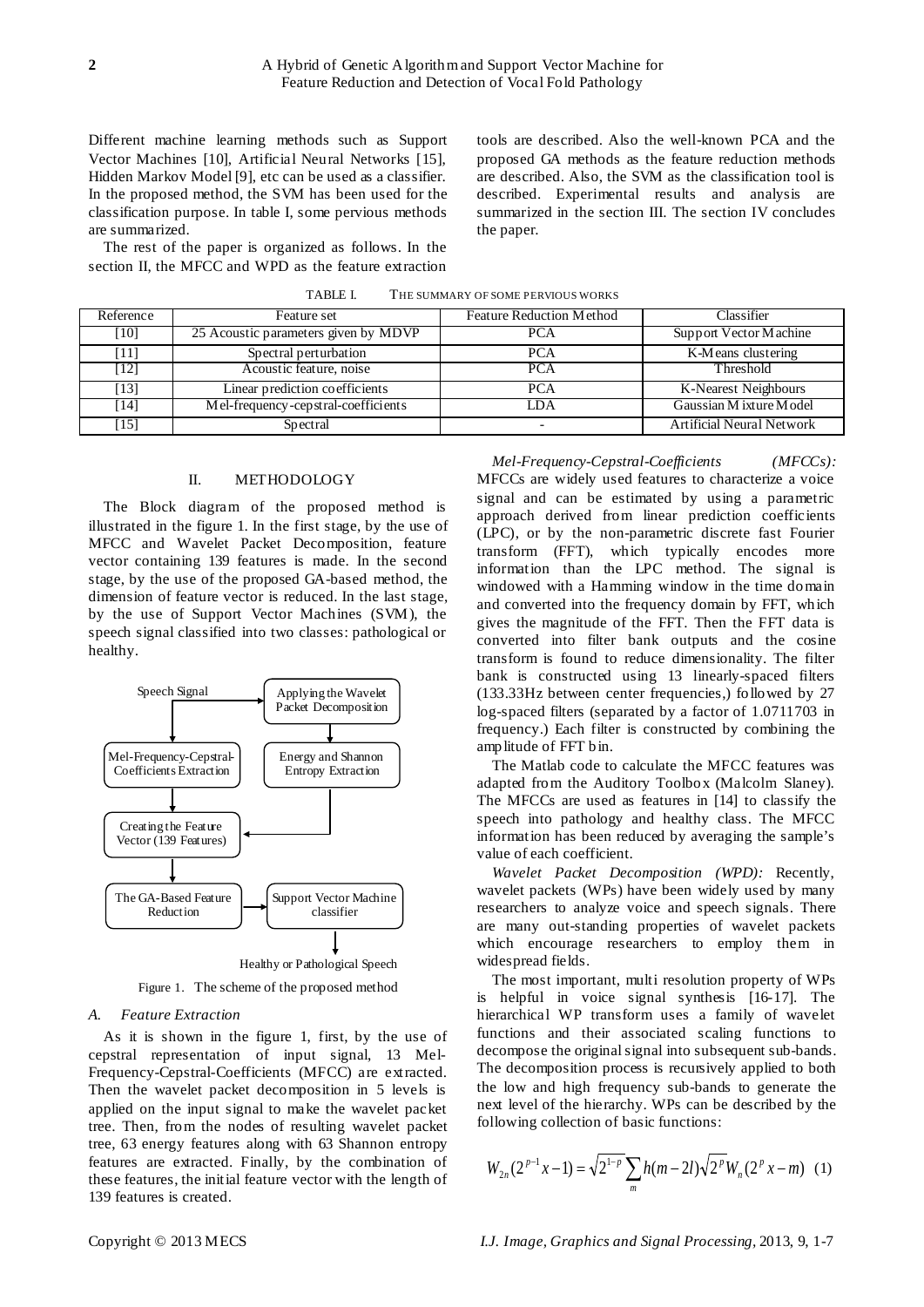$$
W_{2n+1}(2^{p-1}x-1) = \sqrt{2^{1-p}} \sum_{m} g(m-2l) \sqrt{2^{p}} W_{n}(2^{p}x-m)
$$
 (2)

where *p* is scale index, *l* the translation index, *h* the lowpass filter and g the high-pass filter with

$$
g(k) = (-1)^k h(1 - k)
$$
 (3)

the WP coefficients at different scales and positions of a discrete signal can be computed as follows:

$$
C_{n,k}^p = \sqrt{2^p} \sum_{m=-\infty}^{\infty} f(m) W_n(2^p m - k)
$$
 (4)

$$
C_{2n,l}^{p-1} = \sum_{m} h(m-2l) C_{n,m}^p
$$
 (5)

$$
C_{2n+1,l}^{p-1} = \sum_{m} g(m-2l) C_{n,m}^{p}
$$
 (6)

for a group of wavelet packet coefficients, energy feature in its corresponding sub-band is computed as

$$
Energy_n = \frac{1}{N^2} \sum_{k=1}^{n} \left| C_{n,k}^p \right|^2 \tag{7}
$$

The entropy evaluates the rate of information which is produced by the pathogens factors as a measure of abnormality in pathological speech. Also, the measure of Shannon entropy can be computed using the extracted wavelet-packet coefficients, through the following formula

$$
Entropy_n = -\sum_{k=1}^{n} \left| C_{n,k}^p \right|^2 \log \left| C_{n,k}^p \right|^2 \tag{8}
$$

In this study, mother wavelet function of the tenth order Daubechies has been chosen and the signals have been decomposed to 5 levels. The mother wavelet used in this study is reported to be effective in voice signal analysis [18-19] and is being widely used in many pathological voice analyses [17]. Due to the noise-like effect of irregularities in the vibration pattern of damaged vocal folds, the distribution manner of such variations within the whole frequency range of pathological speech signals is not clearly known. Therefore, it seems reasonable to use WP rather than DWT or CWT to have more detail sub-bands.

#### *B. Feature Reduction*

Using every feature for classification process is not good idea and it may be causes to the increasing the rate of misclassification. Therefore, it is better to choose the proper features from the whole features. This process is called as "Feature Reduction".

In other words, the goal is to reduce the dimension of the data by finding a small set of important features which can give good classification performance. One way for feature reduction is Principal Component Analysis (PCA) which is used frequently in pervious works such as [10-13]. In this section also a novel approach, the GA-based Feature Reduction, is proposed for the feature reduction stage.

*Principal Component Analysis (PCA):* This method searches a mapping to find the best representation for distribution of data. Therefore, it uses a signalrepresentation criterion to perform dimension reduction while preserving much of the randomness or variance in the high-dimensional space as possible [20].

The first principal component accounts for as much of the variability in the data as possible, and each succeeding component accounts for as much of the remaining variability as possible. PCA involves the calculation of the eigenvalues decomposition of a data covariance matrix or singular value decomposition of a data matrix, usually after mean centering the data for each attribute.

PCA is mathematically defined as an orthogonal linear transformation that transforms the data to a new coordinate system such that the greatest variance by any projection of the data comes to lie on the first coordinate, called the first principal component, the second greatest variance on the second coordinate, and so on.

The principal component  $W_1$  of a dataset  $X$  can be defined as:

$$
W_1 = \arg_{\|w\|=1} \max \text{var}\{W^T X\} = \arg_{\|w\|=1} \max E\{(W^T X)^2\}(9)
$$

With the first *K-1* components, the *Kth* component can be found by subtracting the first *K-1* principal components from *X*:

$$
\widehat{X}_{k-1} = X - \sum_{i=1}^{k-1} W_i W_i^T X \tag{10}
$$

and by substituting this as the new data set to find a principal component in,

$$
W_k = \arg_{\|w\|=1} \max E\{(W^T \hat{X}_{k-1})^2\}
$$
 (11)

The Karhunen Leove transform is therefore equivalent to finding the singular value decomposition of the data matrix, *X*.

$$
X = W \sum V^T \tag{12}
$$

and then obtaining the reduced-space data matrix by *Y* projecting *X* down into the reduced space defined by only the first *L* singular vectors, *WL*:

$$
Y = W_L^T X = \sum V_L^T \tag{13}
$$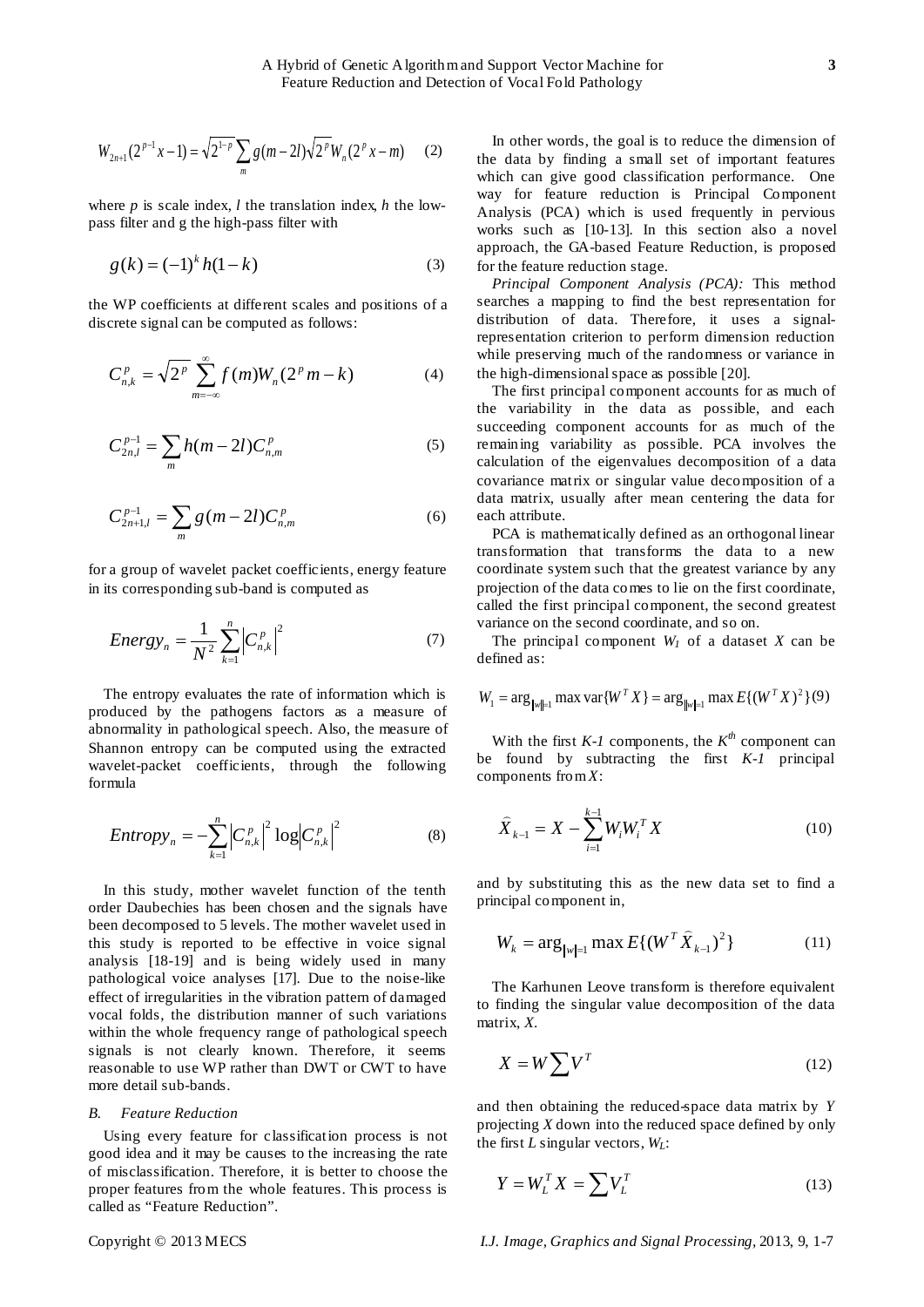The matrix *W* of singular vectors of *X* is equivalently the matrix *W* of eigenvectors of the matrix of observed  $\text{co-variances}, C = \overline{XX}^T$ 

$$
XX^T = W \sum \sum W^T \tag{14}
$$

In PCA, the optimal approximation of a random vector  $X \in \mathbb{R}^N$  in *N*-dimensional space by a linear combination of  $M$  ( $M < N$ ) independent vectors is obtained by projecting the random vector  $X$  into the eigenvectors corresponding to the largest eigenvalues of the covariance matrix of vector *X* [20].

The main limitation of PCA is that it does not consider class separately, since it does not take into account the class label of the feature vectors.

*GA-Based Feature Reduction:* Genetic Algorithm (GA) is a heuristic optimization method which acts on the basis of evaluation in nature and search for the final solution among a population of potential solutions. It has three basic operations which are mutation, crossover and selection. Recently, it is used widely in optimizations problems such as [21].

Genetic Algorithms act on the basis of evaluation in nature search for the final solution among a population of potential solution. In every generation the fittest of that generation selected and after reproduction produce a new set of children. In this process the fittest individuals will survive more probably to the next generations.

At the beginning of algorithm a number of individuals (initial population) are created randomly and the fitness function is evaluated for all of them. If we do not reach to the optimal answer, the next generation is produced with selection of parents based on their fitness and the children mutates with a fixed probability then the new children fitness is calculated and new population is formed by substitution of children with parents and this process is repeated until the final condition is established.

As it is mentioned before, the main limitation of PCA is that it does not take into account the class labels and it just focus on the sample's value.

In other words, the PCA searches for the features which their sample's value have bigger variance in comparison with others and it does not collaborate with the classifier. So, for overcoming this disadvantage, by using genetic algorithm a GA-based method is proposed which considers the error rate of the classifier in its fitness function and tries to minimize it. For this purpose, a fitness function *f* is defined which shows the error rate of the SVM classifier for the train set.

$$
f = \sum_{i=1}^{n} |a_i - r_i|
$$
 (15)

The  $a_i$  is the result of classifier and the  $r_i$  is the real class for  $i^{th}$  speech signal. The n is the number of speech files in the "train" dataset. The aim of the GA-based method is to find the subset of features so that they minimize the *f*.

In the proposed method, the length of each chromosome is 139 (the length of initial feature vector). Each gene in the chromosomes is related to one feature and has 2 values (zero and one). These values show that whether the respective feature participates in the classification's process or not.

### *C. Support Vector Machines*

For classification, a statistical learning algorithm called support vector machine (SVM) is used. SVMs which were proposed by Vapnik [22], have become an acknowledged classification method in the task of musical genre recognition. Their usage in this task was already justified by works of Li et al. [23].

Given a set of training vectors belonging to two separate classes,  $(x_l, y_l)$ , ………,  $(x_l, y_l)$ , where  $x_i \in R^N$  and  $y_i \in \{-1,1\}$ , one wants to find a hyperplane  $wx+b=0$  to separate the data. In fact, there are many possible hyper-planes, but there is only one that maximizes the margin (the distance between the hyperplane and the nearest data point of each class). The solution to the optimization problem of SVM is given by the saddle point of the Lagrange functional

$$
L(w, b, \alpha) = \frac{1}{2} ||w||^2 - \sum_{i=1}^{l} \alpha_i \{ y_i [(w.x_i) + b] - 1 \} (16)
$$

where  $\alpha_i$  are the Lagrange multipliers. Classical Lagrangian duality enables the primal problem (16) to be transformed to its dual problem, which is easier to solve. The solution is given by

$$
\overline{w} = \sum_{i=1}^{l} \overline{\alpha}_{i} y_{i} x_{i} \tag{17}
$$

$$
\overline{b} = -\frac{1}{2}\overline{w} [x_r + x_s]
$$
 (18)

where  $x_r$  and  $x_s$  are any two support vectors with,  $\alpha_i, \alpha_s > 0$ ,  $y_r = 1$ ,  $y_s = -1$ .

To solve the non-separable problem slack variables  $\xi_i > 0$  and a penalty function,  $f(\xi_i) = \sum_i \xi_i$ , where the ξ*<sup>i</sup>* are measures of the misclassification error. The solution is identical to the separable case except for a modification of the Lagrange multipliers as  $0 \leq \alpha_i \leq C$ ,  $i=1...l$  . The choice of *C* is not strict in practice.

In the proposed method, the linear function is used as the kernel function of the SVM. Also the SVM can realize nonlinear discrimination by kernel mapping [22], when the samples in the input space cannot be separated by any linear hyper-plane, but can be linearly separated in the nonlinear mapped feature space.

There are four typical kernel functions for the nonlinear mapping [22]: polynomial function, Gaussian radial basis function, multilayer perception and Exponential radial basis function.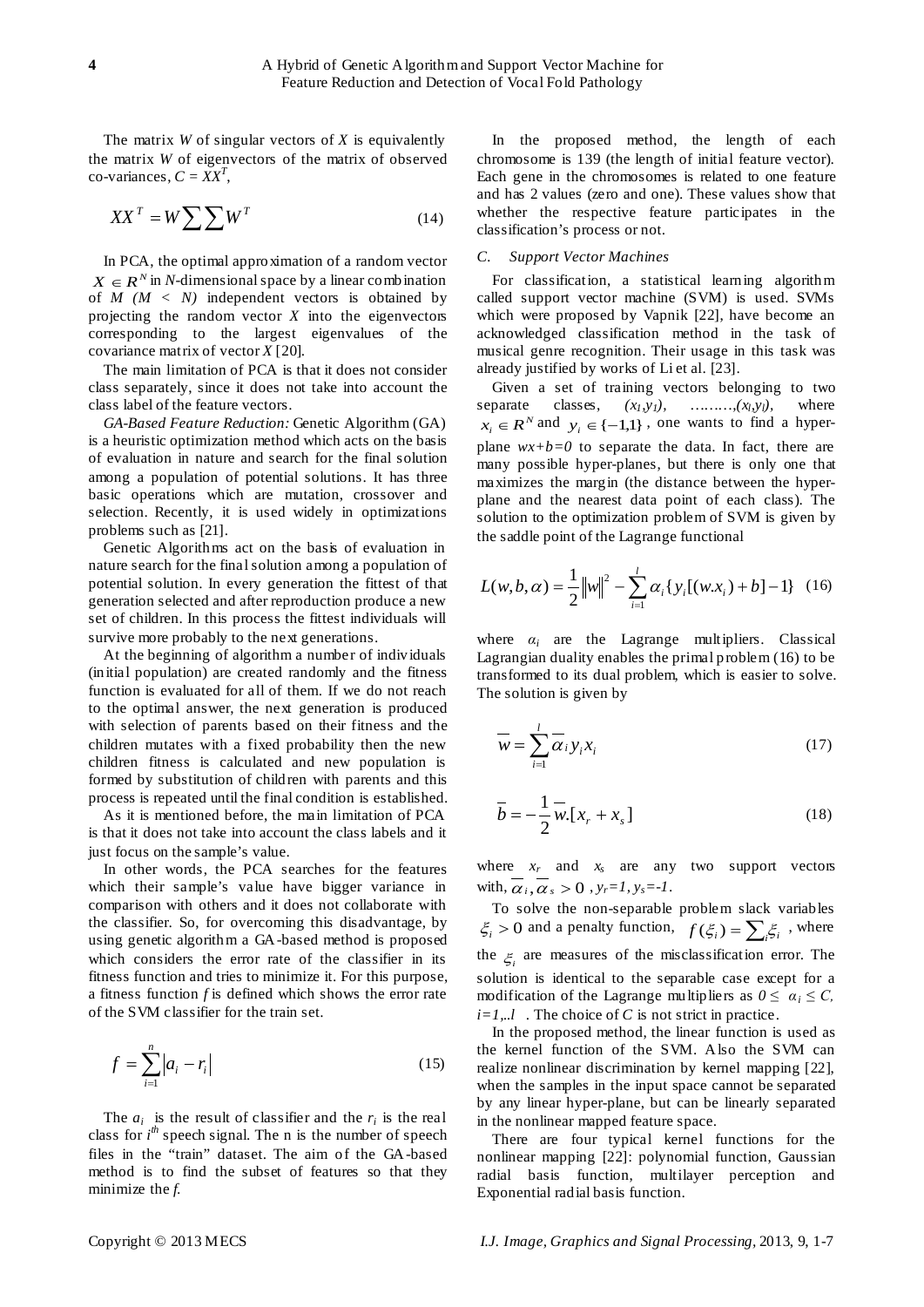#### III. EXPERIMENTS AND RESULTS

In this section, three experiments have been designed. These experiments are simulated in the Matlab 7.11.0. The whole scheme of the proposed method is illustrated in the figure 1. We have adopted 10 folds crossvalidation scheme to assess the generalization capabilities of the system in our experiments.

#### *A. Dataset Description*

The dataset was created by specialists from the Belarusian Republican Center of Speech, Voice and Hearing Pathologies. We have selected 75 pathological speeches and 55 healthy speeches randomly which are related to sustained vowel "a". All the records are wave files in the PCM format.

#### *B. Results*

In the first experiment, we apply the t-test on each feature and compare p-value for each feature as a measure of how effective it is at separating groups. The result is shown in the figure 2. There are about 40% of features having p-values close to zero and 60% of features having p-values smaller than 0.05, means that there are about 83 features among the original 139 features which have strong discrimination power.



One can sort these features according to their p-values (or the absolute values of the t-statistic) and select some features from the sorted list. However, it is usually difficult to decide how many features are needed unless one has some domain knowledge or the maximum number of features that can be considered has been dictated in advance based on outside constraints.

One quick way to decide the number of needed features is to plot the MCE (misclassification error, i.e., the number of misclassified observations divided by the number of observations) on the test set as a function of the number of features.



Figure 3. The obtained MCE by the means of the PCA-Based and the GA-Based Methods

In the second experiment, the PCA approach is applied for the feature reduction. Since the total number of our observations is 130, so it is better to use the lower number of features for our classification's purpose. Therefore, the MCE has computed for various numbers of features between 1 and 30. The result is shown in the figure 3 with circular marks.

In the third experiments, the proposed GA-based method is applied for the feature reduction. The MCE has computed for various numbers of features between 1 and 30. The result is shown in the figure 3 with triangular marks.

As it is obvious in the figure 3, from the MCE point of view, the performance of the proposed GA-based approach is better than the PCA-based approach. In the best cases, the PCA-based method leads to 86.92% of accuracy with 23 selected features while the GA-based method leads to 99.23% of accuracy with 22 selected features. The selected features by the means of these methods are shown in the table II.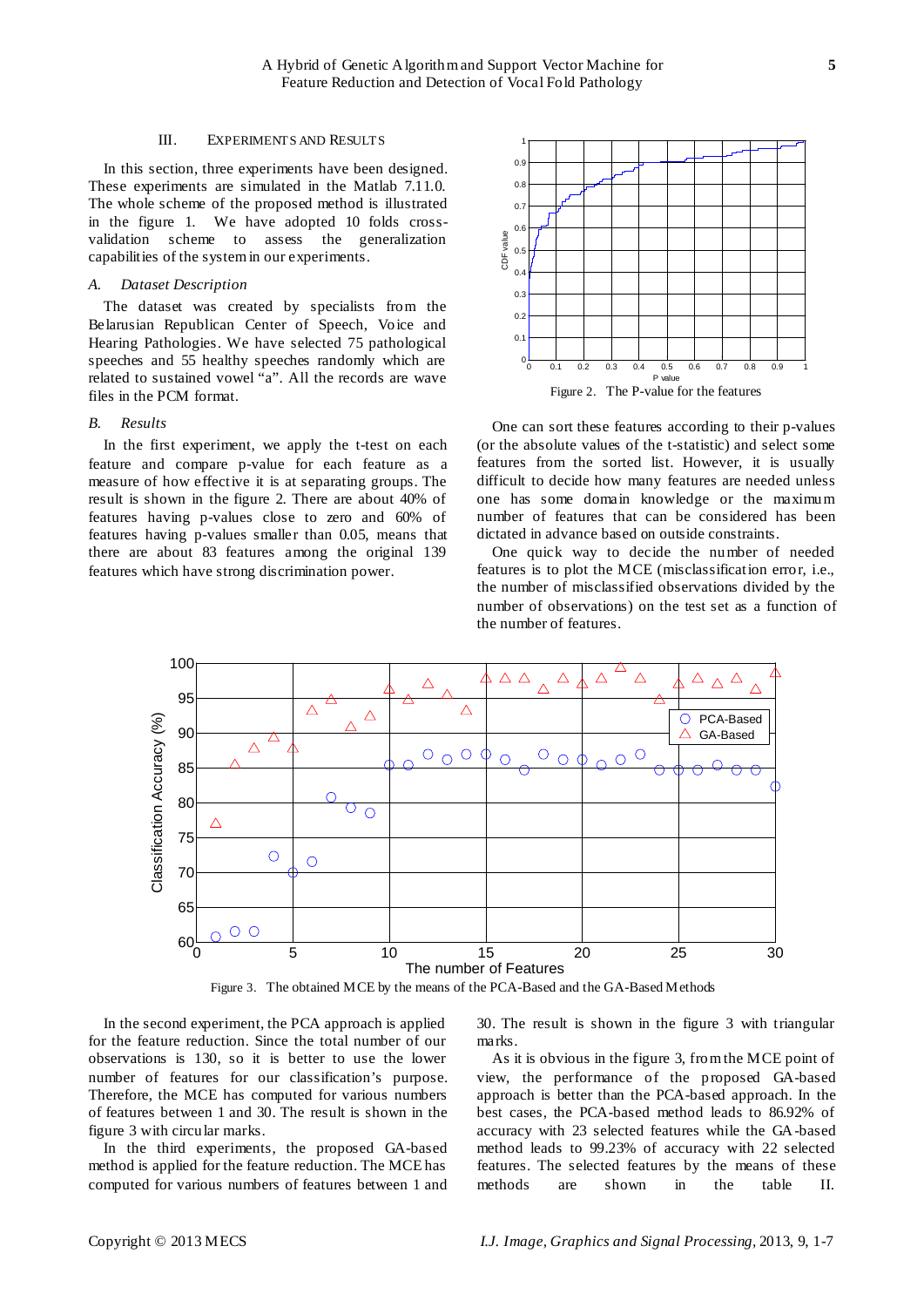| Feature Reduction Method                                | The Selected Features                                                                                                                                                                                                                                                                                                                                                                                                                                     | Accuracy $(\% )$ |
|---------------------------------------------------------|-----------------------------------------------------------------------------------------------------------------------------------------------------------------------------------------------------------------------------------------------------------------------------------------------------------------------------------------------------------------------------------------------------------------------------------------------------------|------------------|
| The Proposed GA-Based<br>(feature vector length= $22$ ) | The $1st$ , $2nd$ , $5th$ and $8th$ coefficients of MFCCs.<br>Energy at the $1^{st}$ , $7^h$ , $21^{st}$ , $28^h$ , $40^h$ and $54^h$ nodes of WP Tree.<br>Entropy at the $6^h$ , $7^h$ , $13^h$ , $24^h$ , $25^h$ , $26^h$ , $30^h$ , $32^{nd}$ , $34^h$ , $35^h$ ,<br>$60th$ and $61st$ nodes of WP Tree.                                                                                                                                               | 99.23            |
| The PCA-Based<br>(feature vector length= $23$ )         | The $1st, 2nd, 3rd, 4th, 5th, 6th$ , 9 <sup>th</sup> and 11 <sup>th</sup> coefficients of MFCCs.<br>Energy at the $8^{\text{th}}$ , $18^{\text{th}}$ , $19^{\text{th}}$ , $22^{\text{nd}}$ , $23^{\text{rd}}$ and $25^{\text{th}}$ nodes of WP Tree.<br>Entropy at the 1 <sup>st</sup> , $2^{\text{nd}}$ , $4^{\text{th}}$ , $8^{\text{th}}$ , $16^{\text{th}}$ , $17^{\text{th}}$ , $32^{\text{nd}}$ , $35^{\text{th}}$ and $39^{\text{th}}$<br>WP Tree. | 86.92            |

TABLE II. THE selected features for the construction of feature vector in the best case

# *C. Discussion*

In the first experiment, it is shown that about 40% of initial features (56 features) are not strong for the classification purpose. So, feature reduction phase is necessary and important.

Feature reduction algorithms can be roughly grouped into two categories: filter methods and wrapper methods. Filter methods rely on general characteristics of the data to evaluate and to select the feature subsets without involving the chosen learning algorithm. Wrapper methods use the performance of the chosen learning algorithm to evaluate each candidate feature subset. Wrapper methods search for features better fit for the chosen learning algorithm, but they can be significantly slower than filter methods if the learning algorithm takes a long time to run. The concepts of "filters" and "wrappers" are described in [24].

In this article, the GA-based method for the feature reduction stage has been proposed which belongs to the wrapper methods. On the other side, the Principal Component Analysis (PCA) as the one of famous filter methods has been used which is used frequently in pervious works such as [10-13].

In the experiments 2 and 3, the performances of the proposed method as a wrapper method and the PCAbased method as a filter method have been compared. In the figure 3, it is clear that the GA-based method has better performance in comparison with the PCA-based method. This better performance is due to take into consideration of the SVM classifier in the feature reduction phase. In other words, the GA-based method tries to reduce the initial feature vector with the aim of increasing the SVM classifier accuracy. But the PCAbased method just focuses on the data without any attention on the classifier accuracy.

# IV. CONCLUSION

In this article, it is shown that features based on wavelet transformation have potential for detection of vocal fold pathology. So, in the proposed scheme, Mel-Frequency-Cepstral-Coefficients (MFCC) along with the wavelet packet decomposition are used for the feature extraction phase.

Also a novel approach for the feature reduction phase in the vocal fold pathology diagnosis is proposed. Three experiments are designed to investigate the efficiency of the proposed method. The proposed GA-based method achieves the 99.23% of classification accuracy. The

results of experiments show the priority of the GA-based method in comparison with the conventional PCA-based method.

Although it may be possible to try to build a complete multiclass classification system with a hierarchy of support vector machines so that detection of different type of pathological speech will be possible. For this propose, it is suggested to do further researches on more sophisticated feature extraction phase.

# ACKNOWLEDGMENT

This work was supported by the speech laboratory of the United Institute of Informatics Problems of NASB in Belarus. The authors wish to thank the Belarusian Republican Center of Speech, Voice and Hearing Pathologies by its support in the speech database.

# **REFERENCES**

- [1] J.B. Alonso, J.D. Leon, I. Alonso, M.A. Ferrer, "Automatic Detection of Pathologies in the Voice by HOS Based Parameters". EURASIP Journal on Applied Signal Processing, 2001(4): 275-284, 2001.
- [2] L.G. Ceballos, J. Hansen, J. Kaiser, "A Non-Linear Based Speech Feature Analysis Method with Application to Vocal Fold Pathology Assessment". IEEE Trans. Biomedical Engineering, 45(3): 300- 313, 2005.
- [3] L.G. Ceballos, J. Hansen, J. Kaiser, "Vocal Fold Pathology Assessment Using AM Autocorrelation Analysis of the Teager Energy Operator". ICSLP-1996 Proc., pp: 757-760, 1996.
- [4] C. Adnene, B. Lamia, "Analysis of Pathological Voices by Speech Processing". Signal Processing and Its Applications, 2003 Proc., 1(1): 365-367, 2003.
- [5] C. Manfredi, "Adaptive Noise Energy Estimation in Pathological Speech Signals". IEEE Trans. Biomedical Engineering, 47(11): 1538-1543, 2000.
- [6] J.I.G. Llorente, P.G. Vilda, "Automatic Detection of Voice Impairments by Means of Short-Term Cepstral Parameters and Neural Network Based Detectors". IEEE Trans. Biomedical Engineering, 51(2): 380-384, 2004.
- [7] M.D.O. Rosa, J.C. Pereira, M. Grellet, "Adaptive Estimation of Residue Signal for Voice Pathology Diagnosis". IEEE Trans. Biomedical Engineering, 47(1): 96-104, 2000.